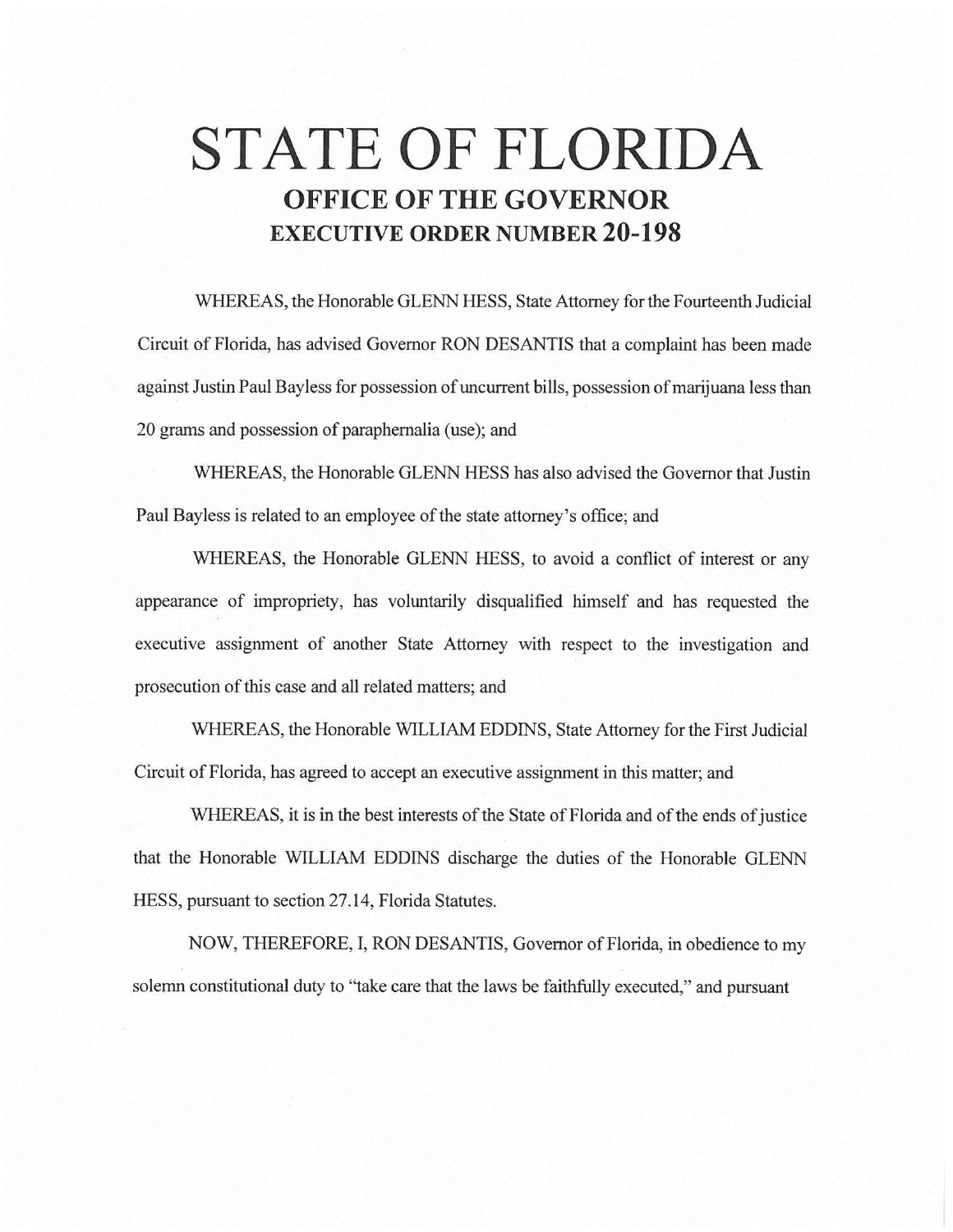to the Constitution and laws of the State of Florida, issue the following Executive Order, effective immediately:

## Section 1.

The Honorable WILLIAM EDDINS, State Attorney for the First Judicial Circuit of Florida, referred to as the "Assigned State Attorney," is assigned to discharge the duties of the Honorable GLENN HESS, State Attorney for the Fourteenth Judicial Circuit of Florida, as they relate to the investigation, prosecution, and all matters related to Justin Paul Bayless. Section 2.

The Assigned State Attorney or one or more Assistant State Attorneys and Investigators, who have been designated by the Assigned State Attorney, shall proceed immediately to the Fourteenth Judicial Circuit of Florida, and are vested with the authority to perform the duties prescribed herein.

## Section 3.

All residents of the Fourteenth Judicial Circuit are requested, and all public officials are directed, to cooperate and render whatever assistance is necessary to the Assigned State Attorney, so that justice may be served.

## Section 4.

The period of this Executive Assignment shall be for one (1) year, to and including August 18, 2021.